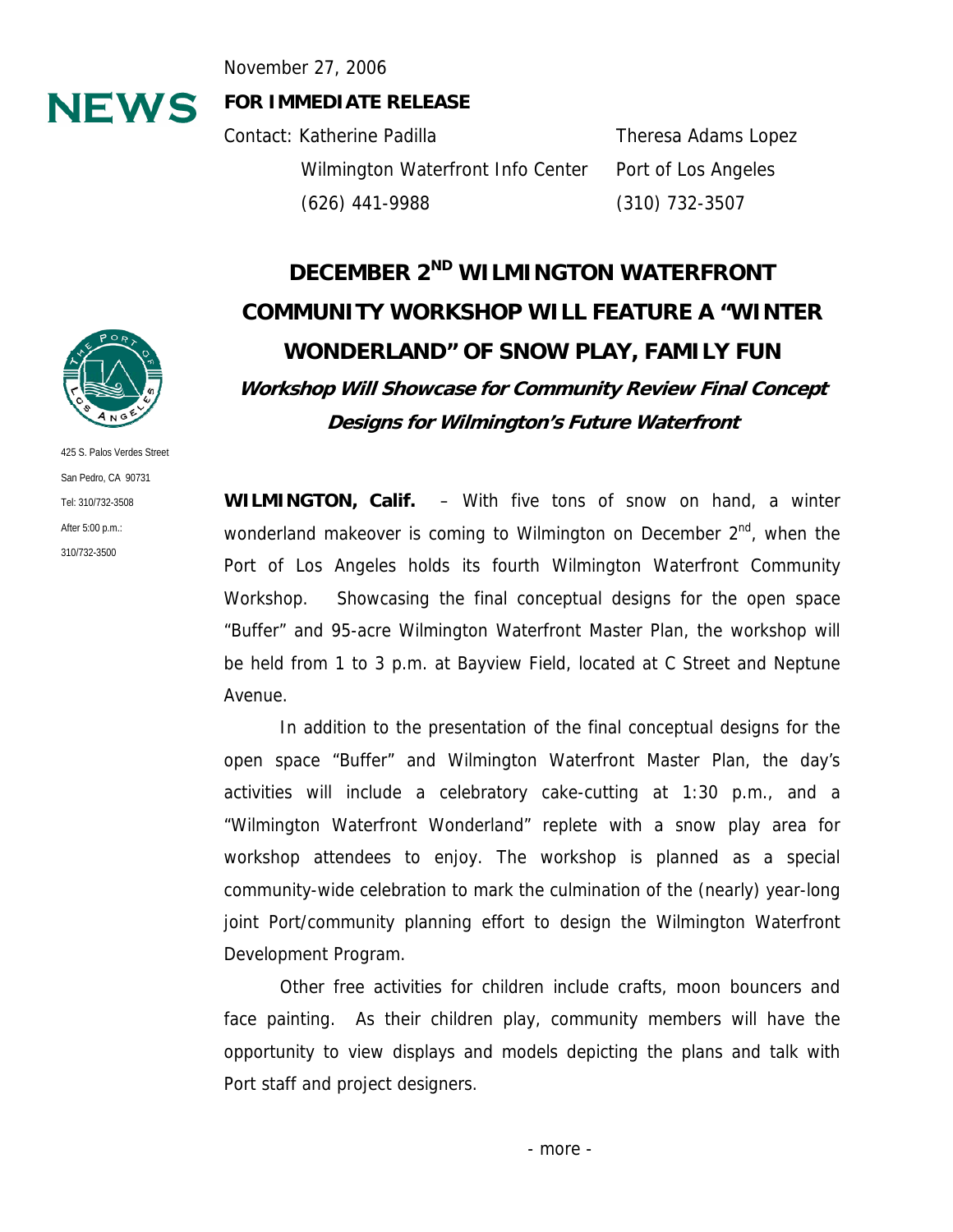### **Wilmington Waterfront December 2 Community Meeting 2-2-2**

#### **Next Steps**

This is the fourth community workshop in a series of four leading to the development of Final Plans for Buffer and Wilmington Waterfront Master Plan. Construction of the Buffer is set to begin in Fall 2007 and is expected to be completed by late Winter 2008, while an Environmental Impact Report (EIR) will be prepared for the Waterfront Master Plan beginning in Spring 2007. The environmental review process for the Master Plan is expected to be completed and approved by the Harbor Board of Commissioners within one year.

#### **Project Background**

The Final Conceptual Designs were developed in response to the community challenges and needs that were identified through site analysis and input expressed by community members at the three previous Community Workshops held on April 1, July 23, 2006, and October 24, 2006. The PCAC Wilmington Waterfront Development Subcommittee, an all-volunteer group of community members, played an important role by working closely with the Port of LA and Sasaki Associates design team to provide valuable feedback and direction, as well.

#### **Buffer Area Conceptual Design Highlights**

The Buffer provides approximately 30 acres of open space between Port operations and the community between Harry Bridges Boulevard and C Street, from Figueroa Street to Lagoon Avenue.

Features of the buffer area will include trails and pathways, an adventure playground, splash fountain, pedestrian plaza, picnic areas, restrooms, and an outdoor pavilion for concerts and events.

#### **Wilmington Waterfront Master Plan Design Highlights**

The Master Plan area extends between C Street and Harry Bridges Boulevard, from Lagoon Avenue to Broad Avenue, and then extending south between Broad Avenue and Marine Avenue to the waterfront at Banning's Landing. The Master Plan is a comprehensive,